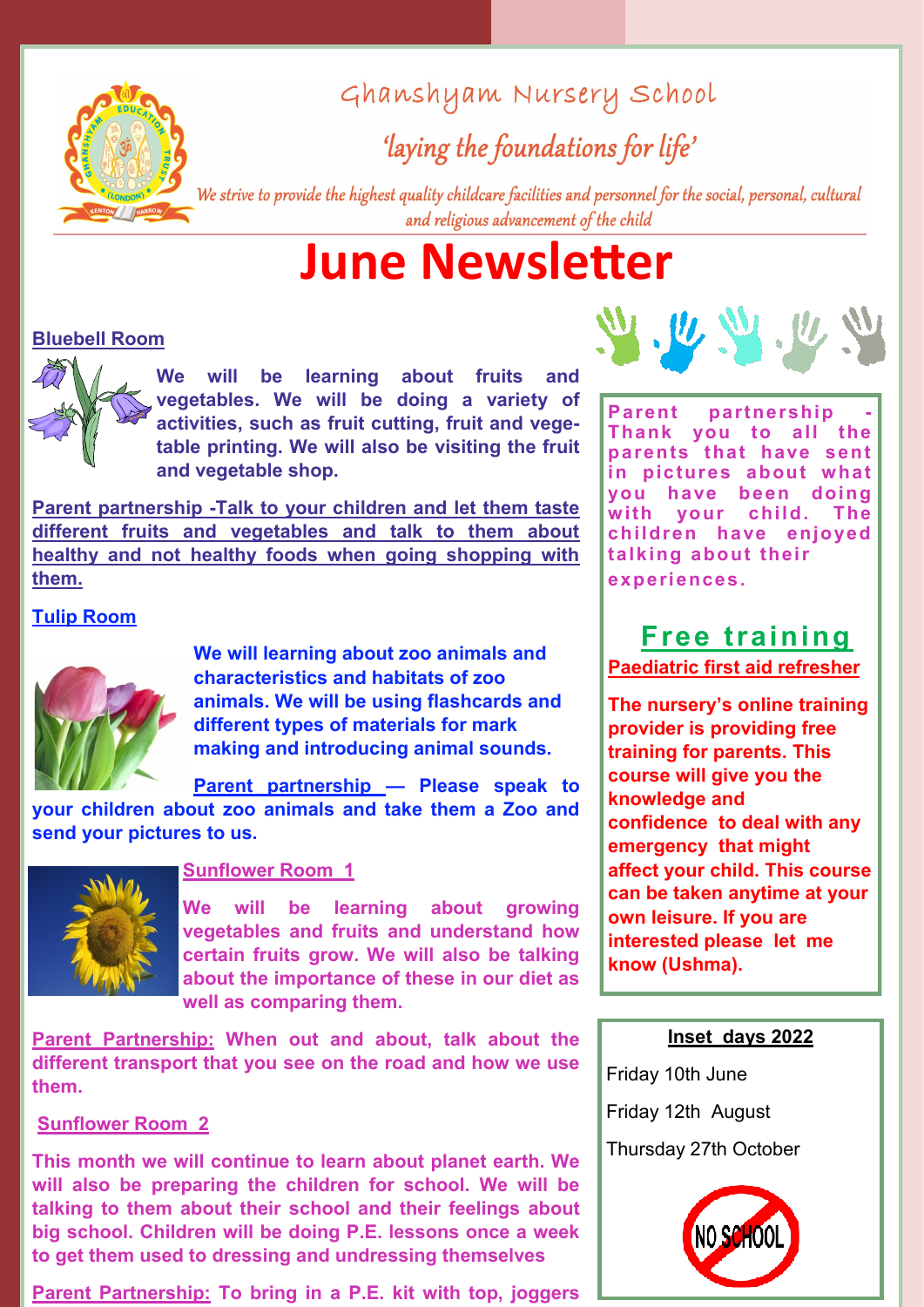#### Makaton of the month:

We are introducing Makaton for all the children and staff to learn to communicate in a different form. This month we will be starting with "good morning"



#### **Emergency contacts:**

**May I remind all parents to ensure that you are providing the nursery with the correct contact numbers and names for all adults who can pick up your child in an emergency. We are unable to send the children home with anyone that you have not authorised us to do so.**

#### **Children's Spare Clothes**

**Can parents please make sure that they are checking their children's bags regularly and topping up with spare clothes.** 



#### **Sun creams & Sun Hats**

**With summer approaching and the** 

**weather getting warmer, please ensure that you apply sun cream to your child and provide a sun hat . Please ensure that the sun cream is Factor 30+, hypoallergenic, waterproof and nut free. 24 hours creams are now available. Please ensure that the sun hat is labelled with your child's name.**

#### **Children Leaving**

**.** 

**If your child is leaving this year, please remember to provide in writing at least one month's notice.**



#### **The policy of the month is:**

**Outings policy (Please see attached sheet)**

#### **Health & Safety— Parking**

A reminder to all parents/carers **not to** park or wait on the Disabled Bays at the front of the temple premises at any time.

Parents/carers should use the main car park at the rear when dropping off and picking up their children . The cars parked at the front reverse out and it is often very difficult for the driver to see the children and the elderly

#### **Staff retention**

We wish to inform you that Angela has decided to stay with us and will continue to work in Sunflower room.

Thank you to all the parents in supporting me whilst I settle at the nursery. It's been a pleasure knowing you and your child.

#### **Nursery Contact**

**Please can all parents ensure they have the nursery mobile number stored in their phone** 

**The number is 07722574698.020 8909 9389 opt 1**

**All emails to the nursery should go to** 

**enquiries.gns@sksst.org** 

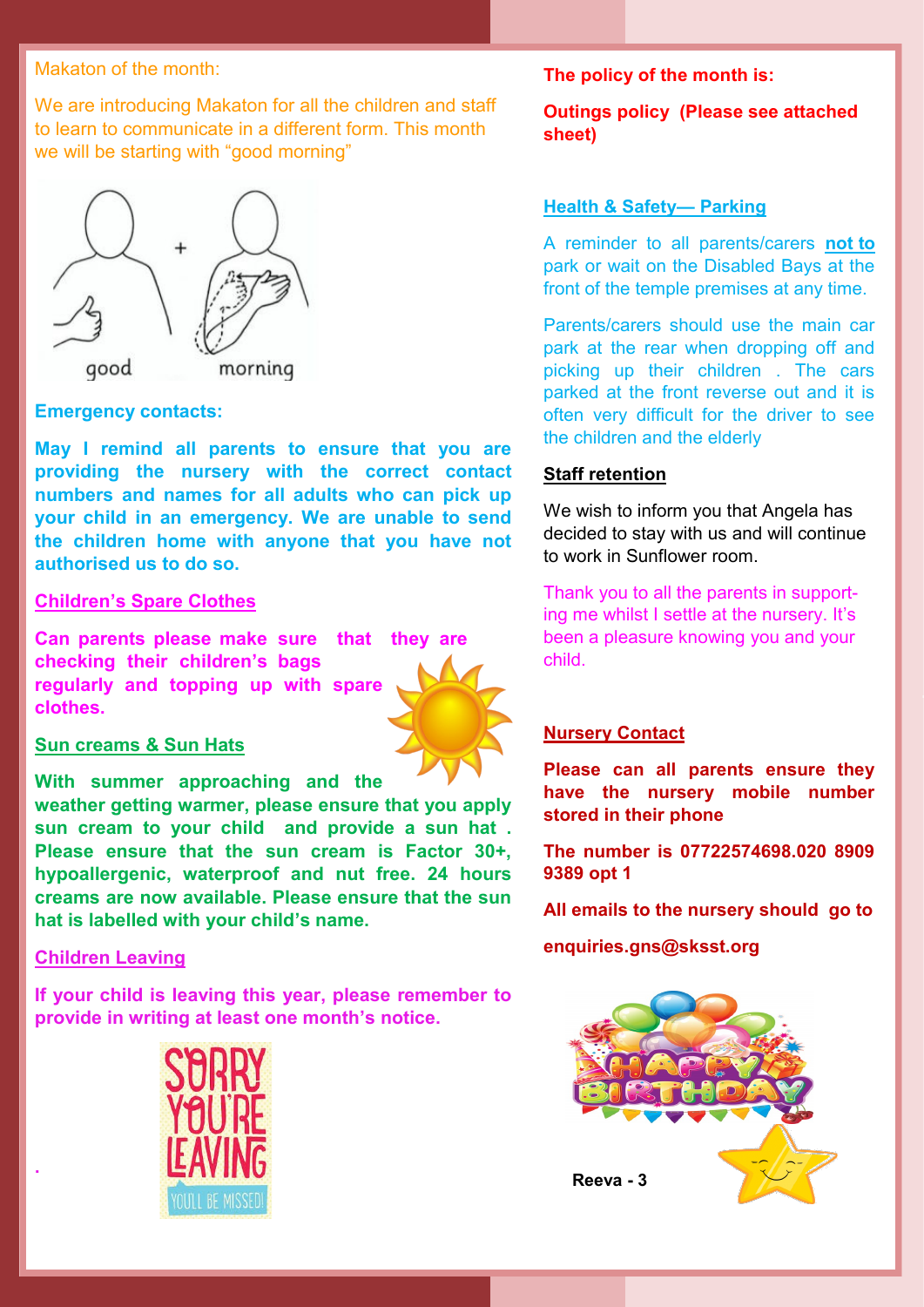# **Children's outing policy**

### **8.3 Supervision of children on outings and visits**

### **Policy statement**

Children benefit from being taken outside of the premises on visits or trips to local parks, or other suitable venues, for activities which enhance their learning experiences. We ensure that there are procedures to keep children safe on outings; all staff volunteers are aware of and follow the procedures as laid out below.

Children are taken to the Temple on a weekly basis also

## **Procedures**

We ask parents to sign a general consent on registration for their children to be taken out on local short outings as a part of the daily activities of the setting. This general consent details the venues used for daily activities. This also included local trips that may include a short bus ride.

We assess the risks for each local venue used for daily activities, which is reviewed regularly.

We always ask parents to sign specific consent forms before major outings; and the risks are assessed before the outing takes place.

Any written outing risk assessments are made available for parents to see.

Our adult to child ratio is high, normally one adult to two children, depending on their age, sensibility and the type of venue, as well as how it is to be reached.

A minimum of two staff accompany children on outings. Unless the whole setting is on an outing, a minimum of two staff also remain behind with the rest of the children. A manager or room leader must be present on a trip at all times and the nursery mobile phone must be taken and not staffs personal phones.

Named children are assigned to individual staff member to ensure that each child is well supervised, that no child goes astray and that there is no unauthorised access to children. We ensure that all children on the outing are well supervised, that no child goes astray and that there is no unauthorised access to children.

An outing risk assessment sheets is completed and staff ensure all emergency items are taken with them. e.g. first aid box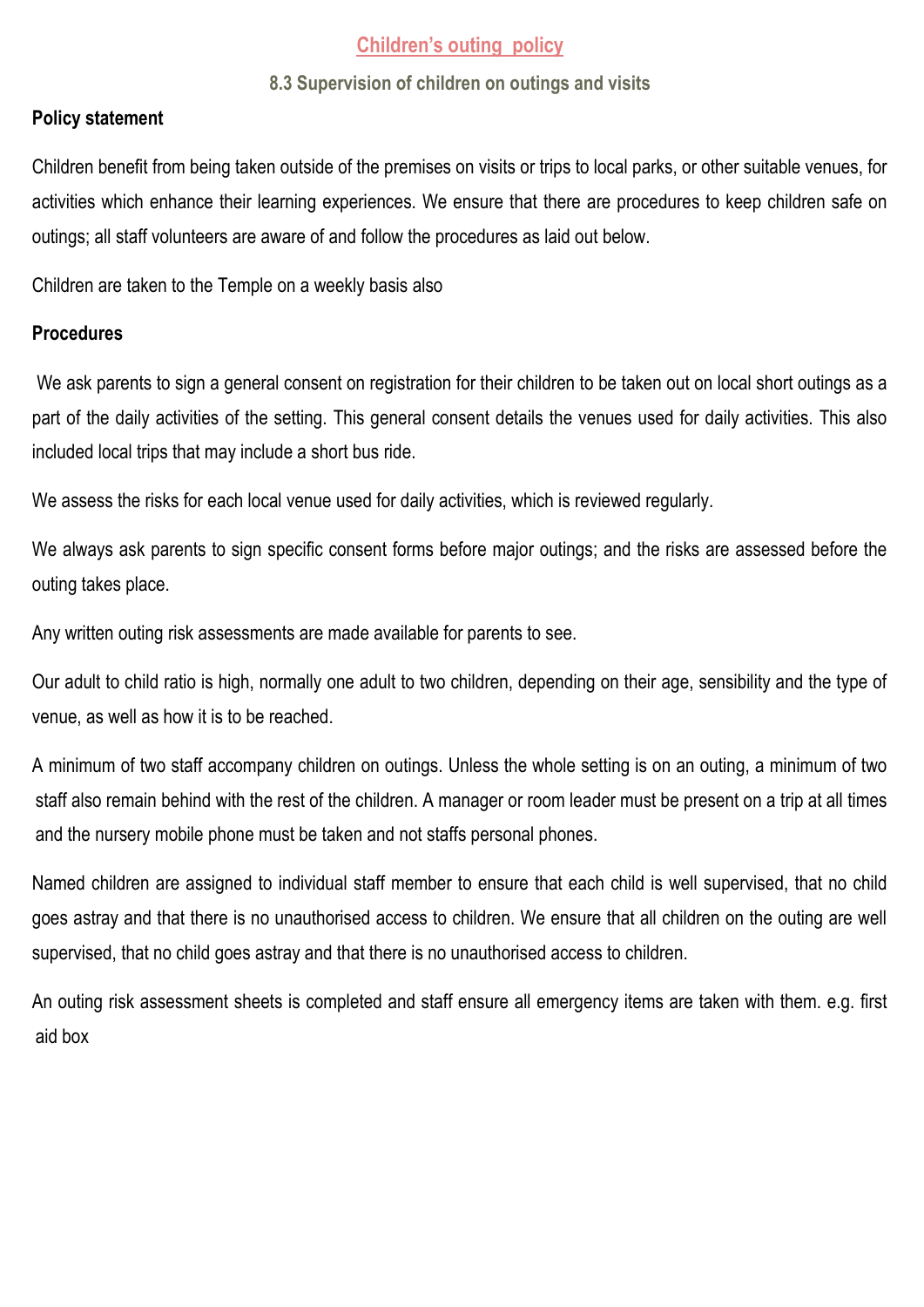Parents who accompany us on outings are responsible for their own child only. Where parents have undergone vetting with us as volunteers, they may be included in the adults to child ratio and have children allocated to them.

Outings are recorded in an outings record sheet kept in the setting, stating:

The date and time of the outing.

The venue and mode of transport used.

The names of the staff members assigned to each of the children.

The time of return.

We take a mobile phone on outings, as well as supplies of tissues, wipes, spare clothing and nappies, medicines required for individual children, a mini first aid kit, snacks and water. The amount of equipment will vary and be consistent with the venue and the number of children, as well as how long they will be out for. We apply sun cream to children as needed and ensure they are dressed appropriately for the type of outing and weather conditions.

We take a list of children with us with contact numbers of parents/carers, as well as accident forms, medication forms and a copy of our Missing Child Policy.

We provide children to wear uniform and must wear jacket with badges that contain the name and setting telephone number – but not the name of the child.

Records are kept of the vehicles used to transport children, with named drivers and appropriate insurance cover.

We ensure that seat belts are worn whilst travelling in vehicles and that booster seats and child safety seats are used as appropriate to the age of the child.

As a precaution, we ensure that children do not eat when travelling in vehicles.

We ensure that contracted drivers are from reputable companies, do not have unsupervised access to the children and are not included in the ratios.